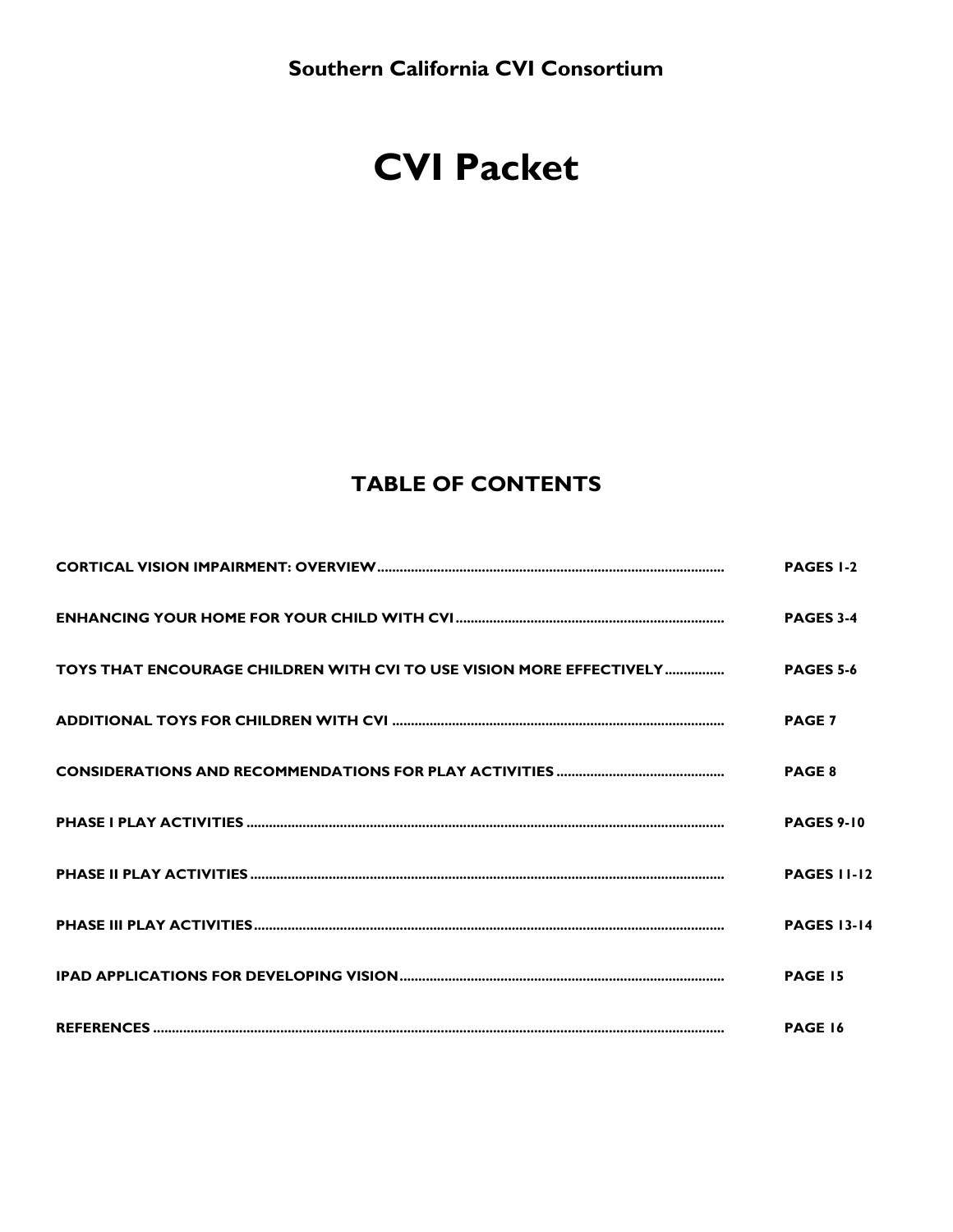## **Cortical Vision Impairment: Overview**

Bill Takeshita, O.D., F.A.A.O., F.C.O.V.D.

#### **What is cortical vision impairment?**

Cortical vision impairment (CVI) is one of the leading causes of vision impairment among children in the United States. CVI is a condition in which the visual pathway and visual processing centers of the brain are damaged and result in reduced vision. Children and adults of all ethnicities may have cortical vision impairment.

#### **Are children with CVI totally blind?**

No. Most children with CVI have vision, but the manner that they use their vision is different. Children with CVI generally have reduced central vision, and this can affect their ability to see small details, distant objects. It also affects their ability to make eye contact with people. Children with CVI often turn their eyes such that they use their peripheral or side vision to look at objects. For example, they often turn their head away from the objects they reach for. As a result, it often appears as though they are not looking at the object of interest.

Children with CVI also have other very unique visual behaviors. They frequently are very interested in looking at objects of a particular color, such as red. These children will look at red clothing, red apples, or a red Elmo toy, but they may not look at other colored objects. They often enjoy staring at lights, rotating and moving objects, shiny patterns, or high contrast toys. They may prefer to look at rotating ceiling fans or the credits at the end of a video, but they will not look at the movie.

#### **Is there a cure for CVI?**

There is no medication or surgery that will correct the vision impairment of children with CVI. However, a recent paper published in 2012 by Roman, et. al. reported that 95-percent of children with CVI developed higher levels of vision within a period of 3.7 years after receiving a program of visual intervention. In their research study, they decorated the work areas that the children played in and performed specific activities that involved the use of lights, colors, contrast, and other patterns.

#### **What causes CVI?**

The most common cause of CVI among newborn infants is the reduced level of oxygen to the brain. Anoxia, hypoxia, respiratory distress, asphyxia, and brain hemorrhage all affect the amount of oxygen that reaches the visual centers of the brain. Other factors that are associated with CVI include intraventricular hemorrhage, periventricular leucomalacia, hydrocephalus, meningitis, seizure disorder and trauma.

#### **Does CVI affect motor and language skills?**

Children and adults with CVI may have other concurrent problems in addition to vision impairment. When a person experiences the lack of oxygen, infection, or trauma to the brain, it is possible that numerous functions are affected. Motor skills, speech, language, learning, and other skills may be involved if the brain injury has affected the regions of the brain that control these functions. It is very important that all children with CVI receive complete evaluations to determine if occupational, physical, speech, and other therapies are required.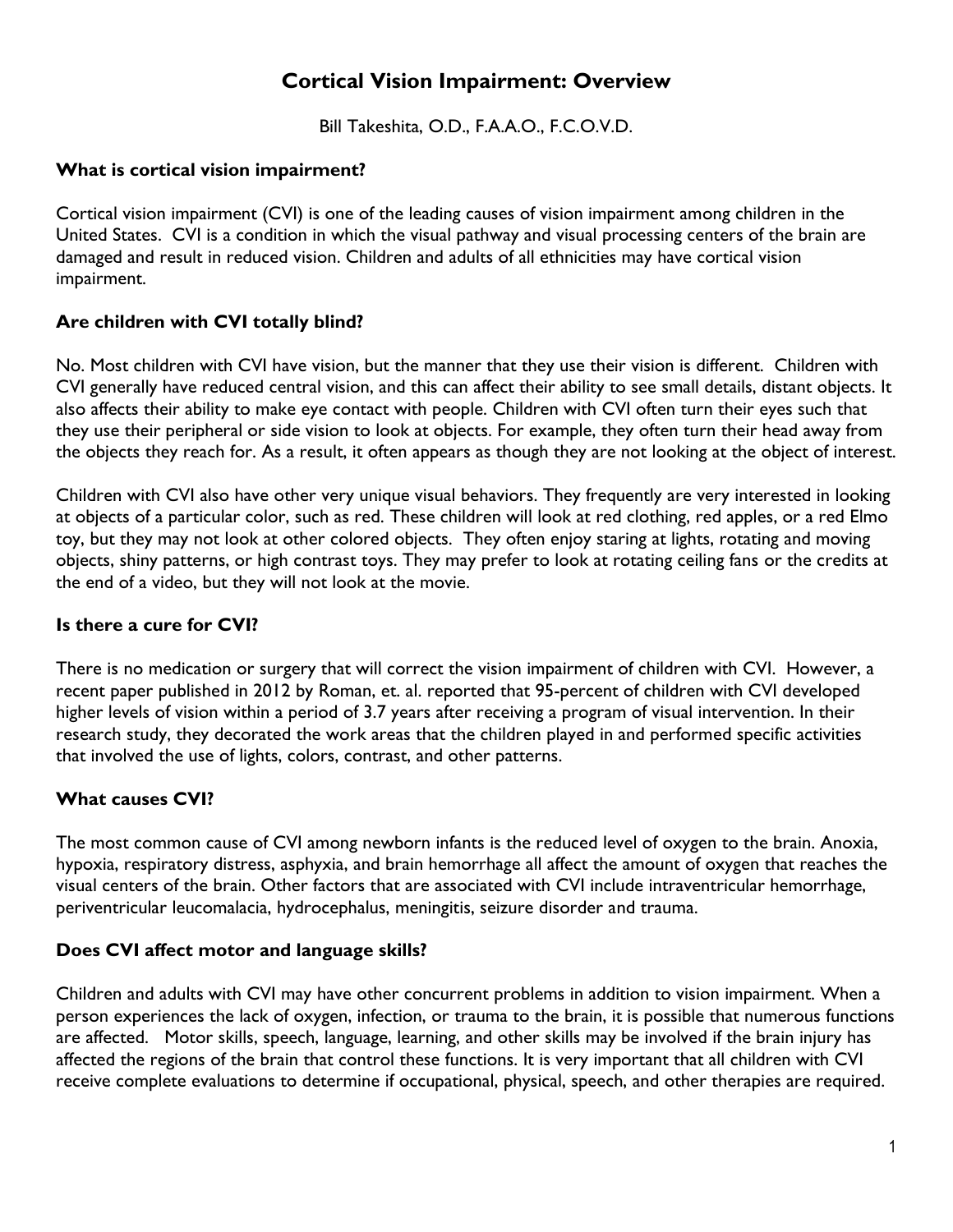#### **What can I do to help my child to use his or her vision?**

The first thing parents and care givers should do is to have their children evaluated by a team of professionals. Ophthalmologists are required to examine the structures of the eyes and brain to determine if any medical procedures are required. Next, an eye examination by a pediatric low vision doctor (O.D.) is recommended to determine the visual strengths and weaknesses of the children and then to develop a visual intervention treatment program. Third, a teacher for the visually impaired, occupational therapist trained in low vision, or an early intervention specialist will help the parents to implement the treatment program.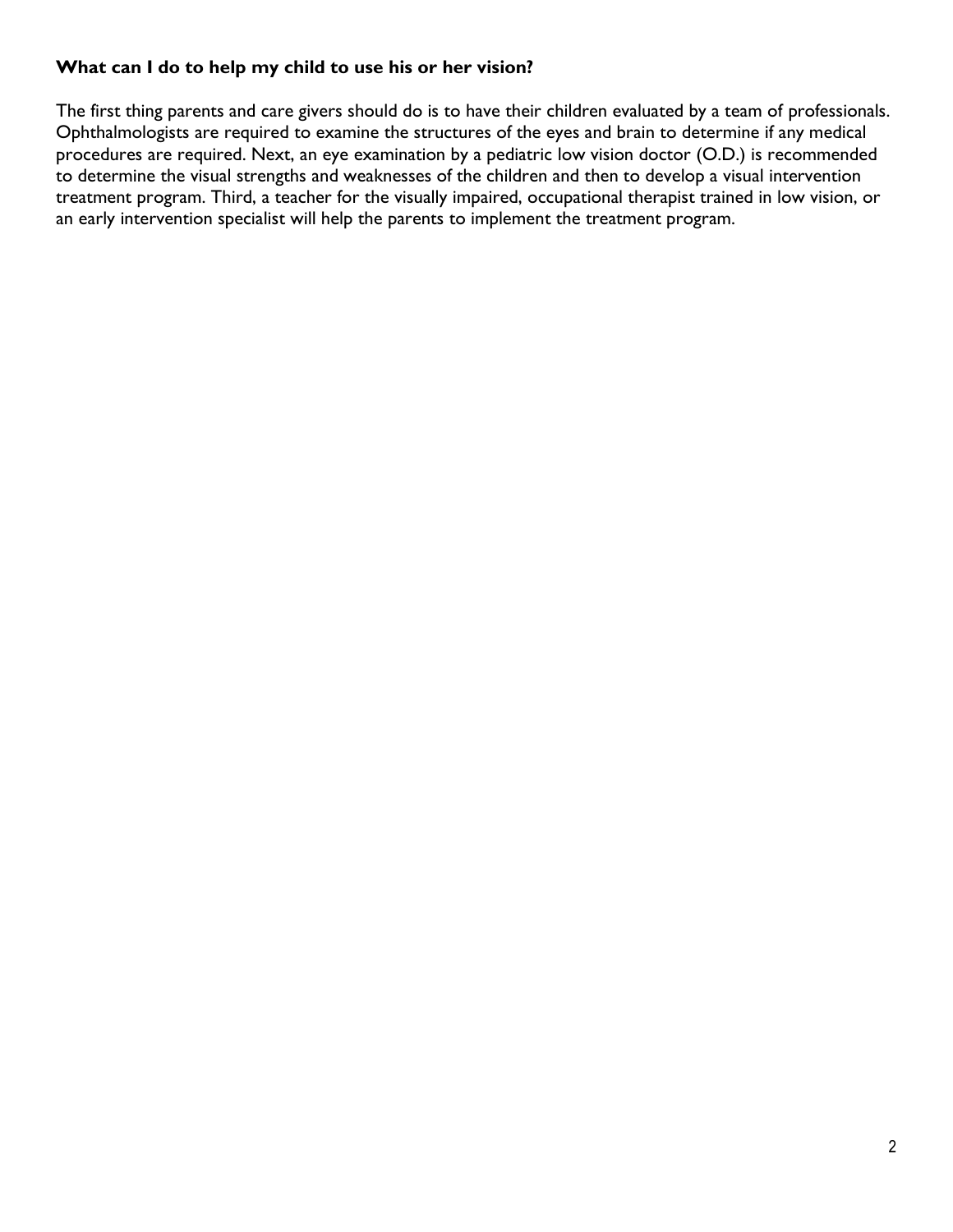## **Enhancing Your Home for Your Child with CVI**

The appearance of your home can affect the manner that your child uses his or her vision. Drs. Hubel and Weisel won a Nobel Prize for their research in which they demonstrated that the environment that one is raised in affects the growth of the brain cells that are responsible for vision. In their research, they found that kittens that were raised without vision later developed vision by being exposed to a stimulating visual environment with colors, contrast, and lights. This important research showed that by enhancing your home with colors, lights, patterns, and toys, you may stimulate the use of your child's vision.

Modifying your home does not require a lot of money. You may already have many items at home you can use to create a visually stimulating environment for your child. Consider going to local stores and asking them for left over paint, carpet, and other materials that you can use. Home improvement stores, fabric stores, paint stores, and schools are often very generous in providing discontinued items, samples, or donated materials in order to create a visually stimulating environment for your child.

#### **How Do I Increase the Brightness of My Home?**

Vision requires adequate light to enable your child to see. Many apartments and homes are not well lit or have limited natural light.

- If you have drapes or vertical blinds, open these in order to allow more light into the home.
- Consider painting the walls an off-white color to brighten rooms that are dark. Some paint stores may be willing to donate left over paint.
- If you are not able to paint the walls of your home, create a section of the home that will be brighter. Supermarkets, schools, craft stores, etc. usually have white butcher paper or poster board that can be taped to the walls in the areas that your child plays to brighten the room.
- Paint colorful flowers or other shapes on the wall or on poster board/butcher paper using a primary color like red or blue to provide contrast.
- You may apply large stickers or pictures of Sesame Street, Blues Clues, or other characters on the wall. Tablecloths for birthday parties or colorful wrapping paper can also be used as bright and colorful decorations.
- At night, turn on a lamp that will illuminate the room.

#### **How Do I Increase Colors and Contrast in My Home?**

The use of colors and contrast are very important. Many children have a favorite color and it is very important to use that color as you make changes in your home. By using pillows, cups, plates, and toys that are your child's favorite color, your child will be more interested in using his/her vision.

- Use your child's favorite color to accent specific objects and toys in the room. For example, place a red picture of Elmo on the bedroom wall, place red pillows on the bed, and paint the trim on the crib, bed, or door jams in the bedroom red. Often children with CVI are most drawn to red, yellow, and purple but every child is different, so it is important to experiment and determine what color your child is most attracted to.
- When using your child's favorite color, make sure you use opposing colors to provide high contrast. For example, if your child loves yellow, place yellow pictures of Big Bird on a blue background rather than on a white background.
- Paint the light switch covers in your child's room his or her favorite color.
- Consider painting a 6-inch bold line across the walls or various areas of your child's room. This will help your child know his or her room.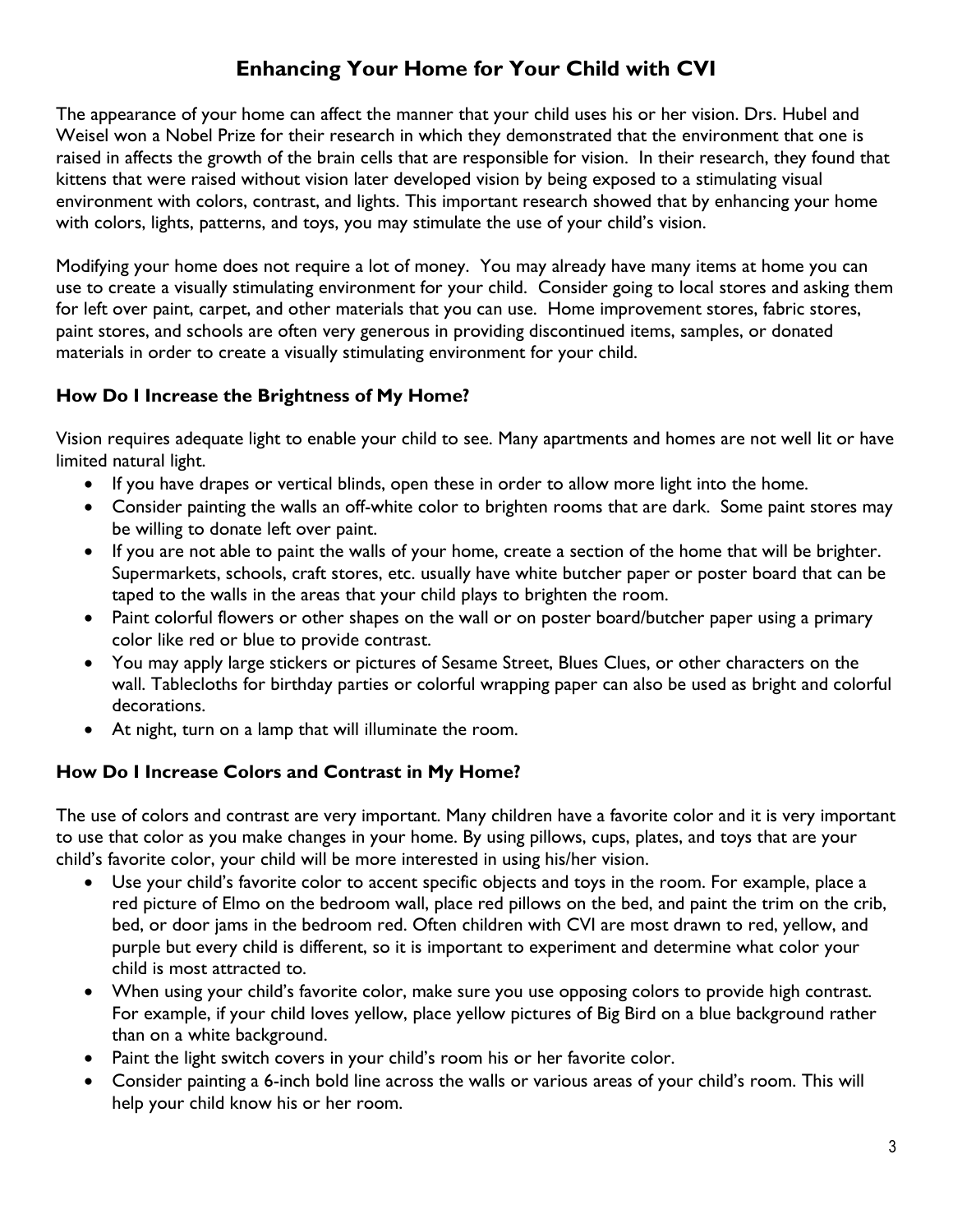- Place colorful pillows on the floor or sofa where your child plays. Use a color that your child prefers to look at.
- Use neon paint and paint geometric shapes on a poster board and place them on the walls where your child plays.
- Consider tying balloons filled with helium so that they float in the room. Children enjoy looking at the balloons, especially when they are the child's favorite color or are shiny.
- Create a mobile that has contrasting colors, such as red and yellow
- Use a blanket or a sheet of a solid color as a background to place your child's toys on. The solid background will make it easier for your child to locate toys. For example, use a black sheet or blanket with a red Elmo on it.
- Use colors and contrast when feeding your child. You can wrap a cloth that is your child's favorite color around his or her bottle. Use cups, utensils, and plates that are your child's favorite color and place foods of a contrasting color on the plate. For example, if your child loves the color red, use a red bowl and place cubes of apples in the dish.
- If you have stairs and steps at your home, place a strip of contrasting colored tape along the edge of the step so your child will see the steps.

#### **How Do I Adapt Lighting Within My Home?**

It is very helpful to have the proper lighting for your home. If your home does not have enough lighting, your child will not be able to see faces and toys. However, too much lighting can be very uncomfortable for your child. Ask your eye doctor about the specific type of lighting that would be most beneficial for your child.

- Desk lamps with a "cone shape" lamp shade are very helpful because all the light is directed on the toys your child is looking at. These desk lamps can be moved from the dining area to the play area very easily.
- Position the desk lamps such that your child cannot directly see the light bulb.
- If you are going to purchase a desk lamp, consider an Ott desk lamp because the bulb does not get hot; it produces a lot of light, and is easily moved from room to room. The cost is approximately \$40.
- A torchiere floor lamp design is excellent in providing high levels of general lighting in a room. The lamp resembles a torch, where the light is projected upward onto the ceiling to provide illumination.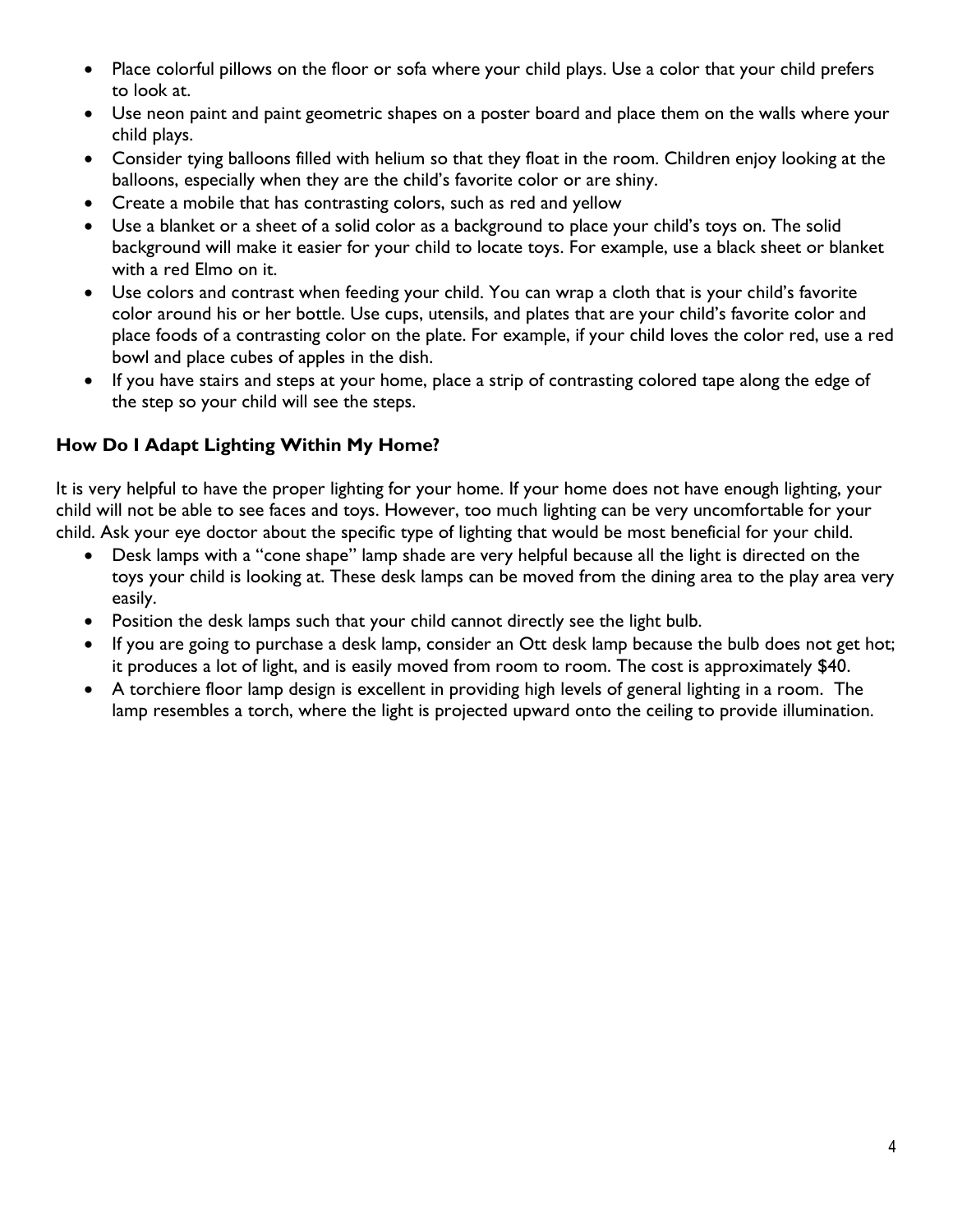## **Toys That Encourage Children with CVI to Use Vision More Effectively**

There are many items that you have at your home or may be purchase at low cost to use when playing with your child. Use items that are your child's favorite color and have properties that will increase your child's interest. The following are examples of toys and items that can be used when playing with your child to increase visual response to the environment. We've organized our list according to the unique visual and behavioral characteristics associated with CVI, referenced from Dr. Christine Roman's *CVI Range.<sup>1</sup>*

*Caution: Please make certain that there are no small objects or parts that may injure your child or that your child may swallow. Your child's activities should be closely monitored at all times.*

#### **Color Preference**

- Colorful Slinky
- Crinkly paper
- Sparkly kitten ball
- Pinwheels
- Metallic gift bags
- Bath mitts
- Mylar colored balloons
- Pom-pom
- Colorful measuring cup and measuring spoons
- Colored electrical tape
- Colored plastic utensils (forks, knives, and spoons)
- Colored plastic cups
- Place mats
- Cafeteria tray
- Penlights and flashlights
- Colored tooth brush
- Used golf balls, tennis balls, soccer balls, basket balls
- Velcro tape and elastic
- Poster board of various colors, including neon, black, and white
- Mardi Gras beads
- Gardening items such as colorful pots
- Mobiles for the garden
- Brightly colored cloth, fabric, and materials
- Spray paint
- Colorful bean bags
- Colorful pillows
- Colored Tupperware or plastic containers
- Colored scarf or snow cap
- Colored cellophane to make stained glass window
- Colorful food containers, cups, bowls, plates, and utensils.
- Colorful table cloths for birthday parties
- Wrapping paper

<sup>1</sup> Roman-Lantzy, Christine. Cortical Visual Impairment: An Approach to Assessment and Intervention. 2007. AFB Press, New York: 57- 172.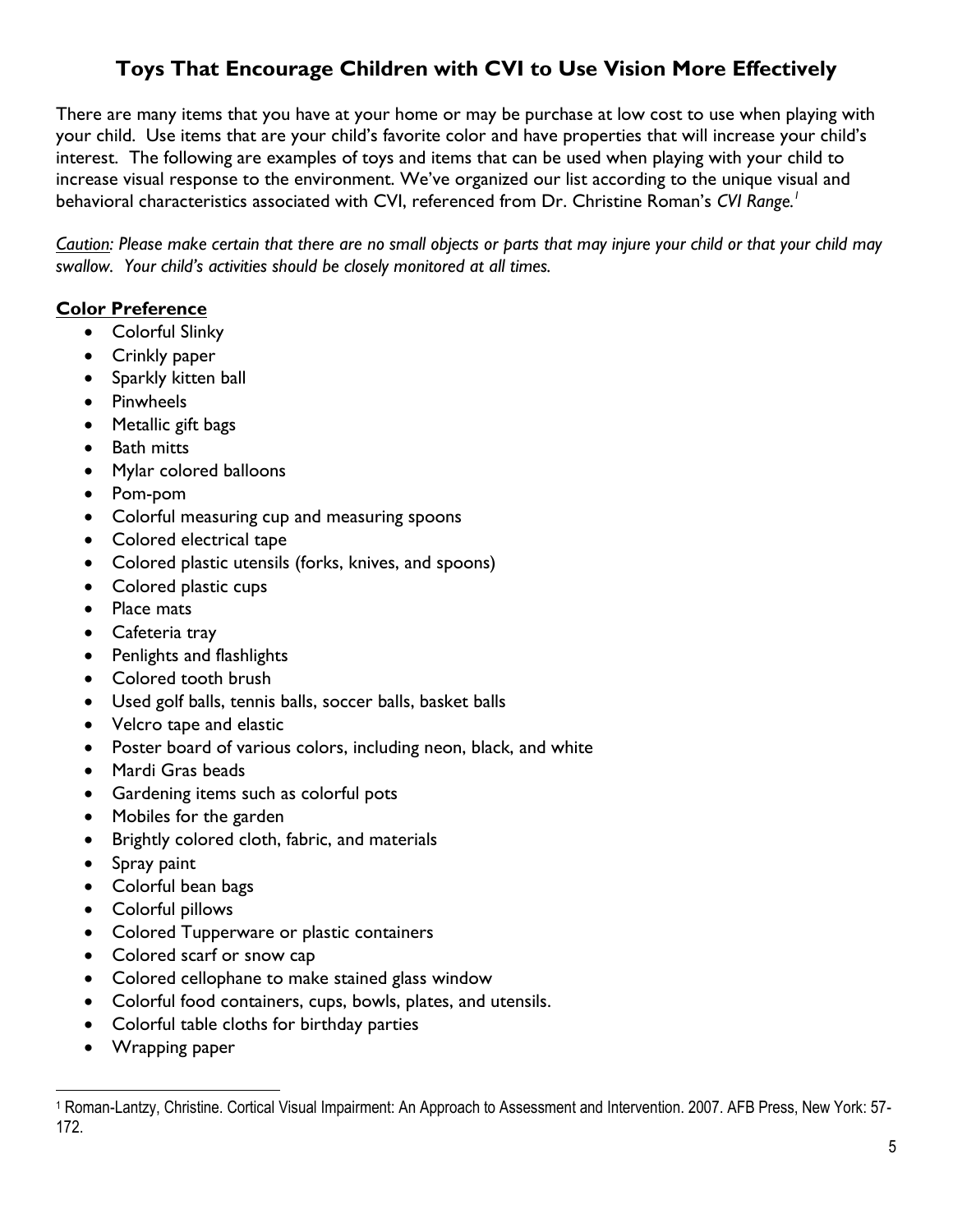#### **Need for Movement**

- Colorful Slinky
- Crinkly paper
- Sparkly kitten ball
- Pinwheels
- Pom-pom
- Large bouncy ball
- Soap bubbles
- Colorful measuring cup and measuring spoons
- Golf balls, tennis balls, soccer balls, basket balls
- Mobiles for the garden
- Mardi Gras beads
- Colorful bean bags

#### **Objects with Reflective Properties**

- Wrapping paper
- Colored cellophane to make stained glass window
- Pinwheels
- Metallic gift bags
- Metal bowls
- Baking sheets and muffin tins
- Metal whisk
- Blank CDs
- Mirrors
- Pom-pom

#### **Light Gazing and Non-Purposeful Gaze**

- Penlights and flashlights
- Lightbox
- Disco balls
- Decorative string of lights/Christmas lights

#### **Difficulty with Distance Viewing**

- Mobiles for the garden
- Soap bubbles
- Penlights and flashlights
- Colored cellophane to make stained glass window
- APH Invisaboard or a black presentation board to eliminate background clutter
- Large sheet in a solid color to use as a back drop to eliminate visual clutter in order to focus on a specific object or person at distance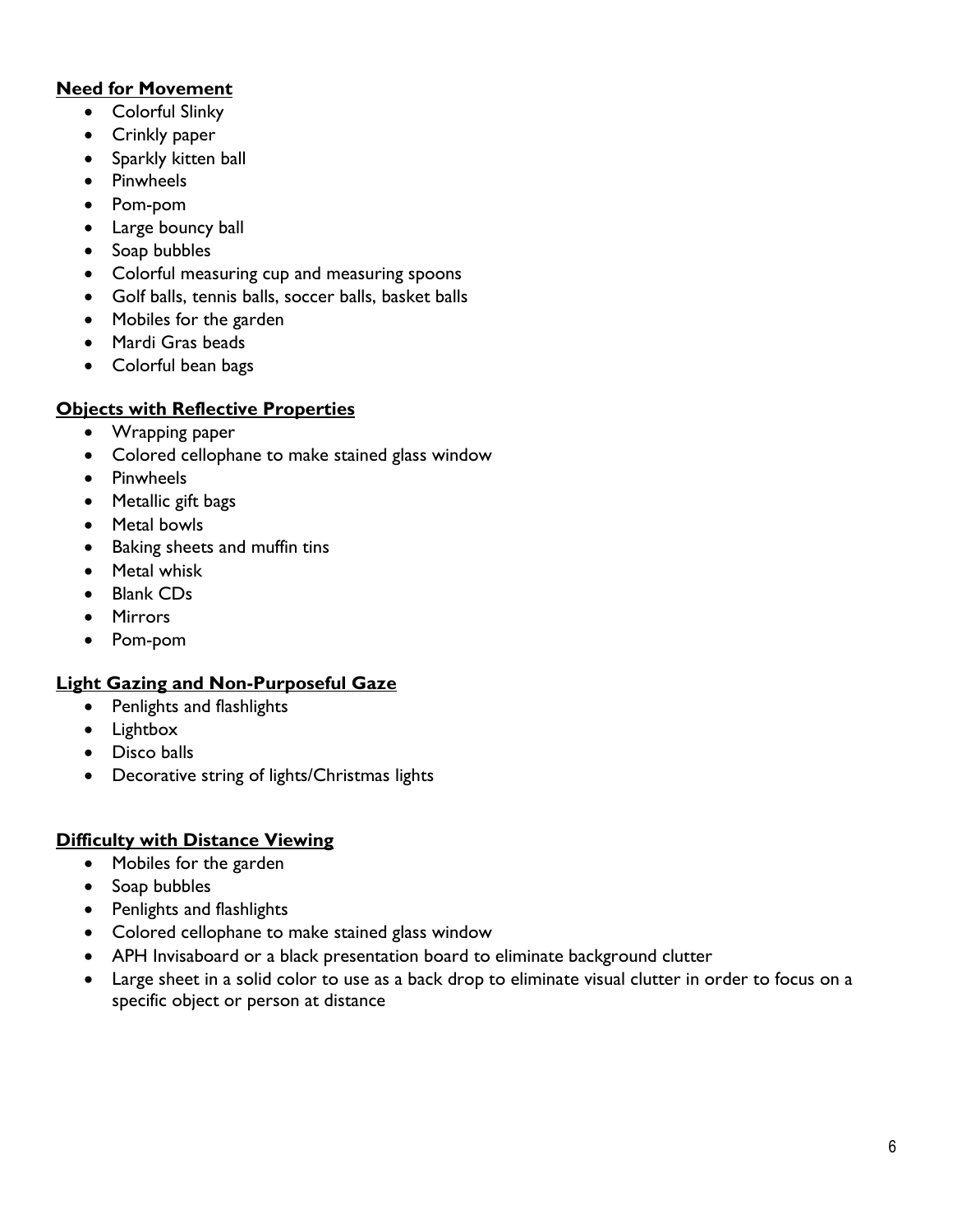## **Additional Toys for Children with CVI**

- 1. **Fabric books**: one image per page, simple graphics, bright colors, crinkle paper
	- a. **Giant Soft Book**: cloth book~large (10" square), one image per page, multiple bright colors, textures, peek-a- boo flaps, squeaker and mirror - \$22.59
	- b. **Find the Ball**: cloth book~medium (7" square), one image per page, bright colors, crinkle paper, attaching loop - \$16.99
	- c. **Jungle**: cloth book~small (4" square), one image per page, simple graphics, bright colors, crinkle paper, links for attaching - \$9.99
- 2. **See & Say/board book**: one image per page, high contrast, simple graphics \$9.99
- 3. **Buddy dog**: high contrast, vibration, texture \$32.99
- 4. **Bizi ball**: one piece pull apart ball, high contrast, crinkly ribs \$25.99
- 5. **Mini rib-it-ball**: high contrast, easy to grasp, crinkly ribs, vibration \$24.99
- 6. **Car seat gallery**: simple graphics, high contrast \$16.99
- 7. **Double feature mirror**: 10" x 14", mirror on one side, high contrast patterns on one side, ribbon ties for attaching - \$32.99
- 8. **Gripper rattle**: bright red and yellow \$10.99
- 9. **Roly poly chiming clown**: weighted chime toy with red body, high contrast face \$24.49
- 10. **Ambi lock a block**: shape sorter, high contrast primary colors, raised rims \$19.99
- 11. **Baby driver**: bright red and yellow steering wheel, suction cup base \$22.99
- 12. **Rainbow peg play set**: yellow peg board with bright pegs \$19.99
- 13. **Spinning melody top**: bright color, top lights up and plays melody when spinning \$4.49
- 14. **Non-stop light show/purple**: spinning table top light show \$15.99
- 15. **Meteor storm/spectra spinner**: ten sets of lights spin, changing color inside clear globe \$8.49
- 16. **Light show creator**: multicolored light patterns, soft whirring sound, cooling breeze, handheld or placed on flat surface - \$15.99
- 17. **2-headed light show**: handheld light show, 32 magical lighting effects \$19.99

These toys can be found at: Playopolis Toys www.PlayopolisToys.com Christina Wallerstein, Founder and Chief Play Officer Voice: 877-579-9300 (no charge) Local: 626-792-2380 (local) Fax: 626-585-8675

> *This list was compiled by Partners for Pediatric Vision along with Early Interventionists and Teachers of the Visually Impaired*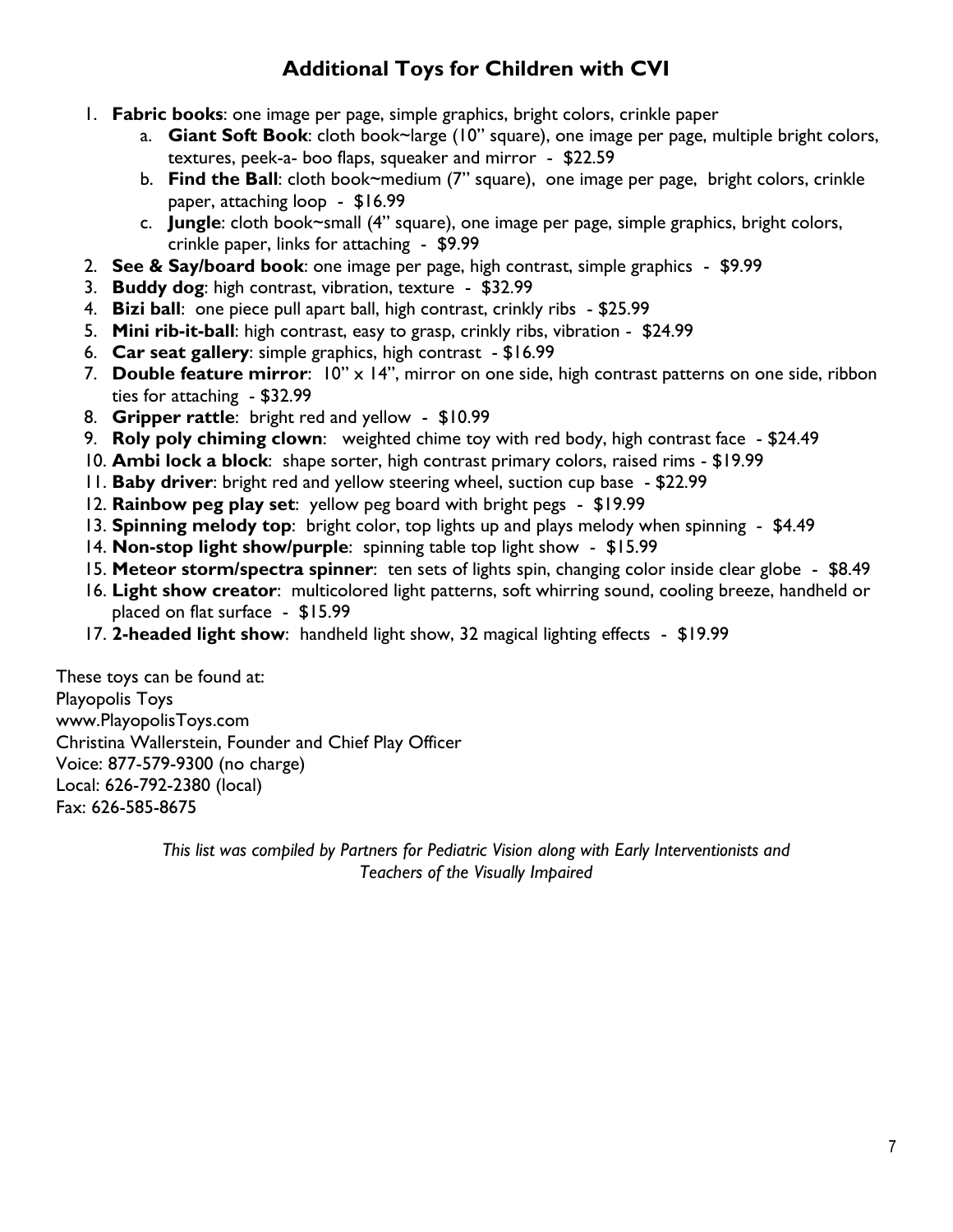### **Considerations and Recommendations for Play Activities**

Simple play with your child is perhaps the best way to encourage your child's development. In addition, play also promotes the development of your child's muscle control, balance, speech, social skills, vision, and the list goes on and on. Interactive activities such as playing peek-a-boo, taking turns picking up Cheerios, reaching for a flashlight, or putting objects in and out of containers all have positive effects on your child's overall development and may encourage visual learning, as well.

In the Phase I, II, and III play activities listed below, you should be mindful of positioning, talking to your child, and allowing your child the time to see. After setting up an activity, try to keep your attention on observing, waiting, and allowing your child the time to respond.

**Positioning:** Always, remember, that positioning and re-positioning play an important factor in a child's response to their environment. Positioning can impact latency, fatigue, and overall endurance for an activity. If your child is not responding or responding well, look at their positioning and the position of objects and decide if movement is necessary. Sometimes, a slight change in the positioning of a chair or moving an object to the right or left can have a dramatic impact on a child's visual response.

**Talk to Your Child**: Talk to your child to capture his or her attention but then keep quiet for a period of a minimum of 15-seconds to allow your child to concentrate on looking at your face. Interactive activities stimulate the development of the brain and may help your child learn to maximize vision.

**Giving Your Child the Time to See**: Present a toy and wait. Do not talk or provide auditory input after asking your child to look. Keep the object in the same visual field long enough for your child to see it. Use a solid contrasting background if that helps him/her find the object.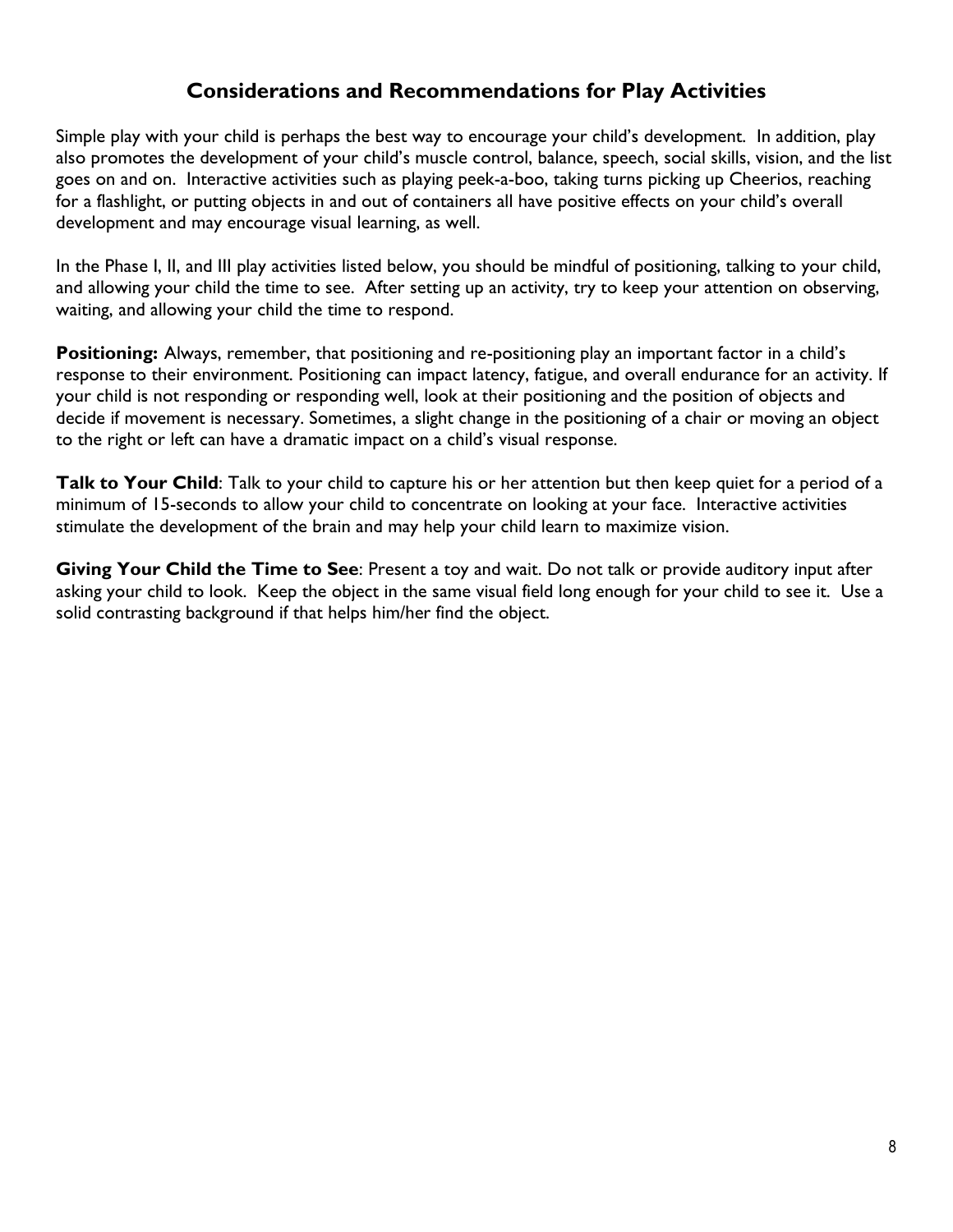## **Phase I Play Activities**

During Phase I play, the goal is to assess your home and provide your child with everyday items that are visually interesting to look at. Ask your eye doctor what features are most interesting for your child to see. For example, what color objects and toys are most visually engaging, what distance is best, which field of vision to use, how much time to allow your child to visually attend, should toys be moving or stationary, and what level of lighting should be used.

In order to best understand how your child's visual diagnosis can impact your child's development, it is best to discuss your child's condition with the Pediatric Ophthalmologist or Developmental Optometrist. The following play activities are not meant to be a treatment plan but are simply ways to encourage your child's interest in using his or her residual vision in play.

- 1. **Enhancing the Environment**: Adapting your home and the areas where your child plays to make it more visually stimulating. For suggestions, please refer to the section on "Enhancing Your Home for Your Child with CVI."
- 2. **Prepare a Play Area**: Select an area that is free of clutter, noise, and other distractions. Position your child such that your child is comfortable. Your child should have windows or doors at their back (they should not directly face windows or doors). Position a desk lamp behind your child and turn off the over-head lights so that your child will not stare at the ceiling light. Place a black, gray, or contrasting solid color sheet or blanket to place the toys on to make it easier for your child to see.
- 3. **Favorite Color**: Use your child's favorite color to stimulate looking. For example, if your child loves the color yellow, use yellow rubber duckies or Big Bird toys. If your child prefers the color red, use Elmo and other red toys. Use blankets and pillows that are your child's favorite color and place them on his or her bed.
- 4. **Proper Distance**: Present toys, your face, and other objects at the distance and location that the doctor recommends. Most children will be able to see objects better when they are within arm's reach.
- 5. **Shake and Move**: Move the toys and objects occasionally to stimulate interest. Most children will become more interested if you periodically move the toy or object.
- 6. **Wake Up Time**: When you wake your child up in the morning, position your face at the distance that your child is able to see best. Turn on the room lights or open the drapes. Move your head from side to side as you talk to your child. If your child has a favorite color, wear a snow cap that color or wear a scarf to get your child's attention. Colored head bands and wrist bands are also helpful to wear to get your child's attention. Use a piece of black poster board to put behind you if your child has difficulty looking at your face because of distractions in the background.
- 7. **Getting Dressed:** When you begin to dress your child, move the clothing and allow your child to follow the clothes with his or her eyes. Try to use clothes that are your child's favorite color and move it from one location to another. Encourage your child to reach and touch the clothing. Shake the clothing and allow your child plenty of time to visually locate the clothing.
- 8. **Wash Up**: The bathroom is another great place to stimulate vision. Take your child to the bathroom and allow your child to turn on the lights. Use a colored switch plate (you can spray paint it yourself) so your child can see where the light switch is located. Allow your child to turn the lights on and off. Wash your child's face with a face towel that is your child's favorite color. Play peek-a-boo with the wash cloth.
- 9. **Time to Eat**: During meals, use the same principles to stimulate vision. Wrap a colorful cloth that is your child's favorite color around the bottle and allow your child to follow the bottle before he or she gets to drink from it. Similarly, use cups, plates, and utensils that are your child's favorite color. Use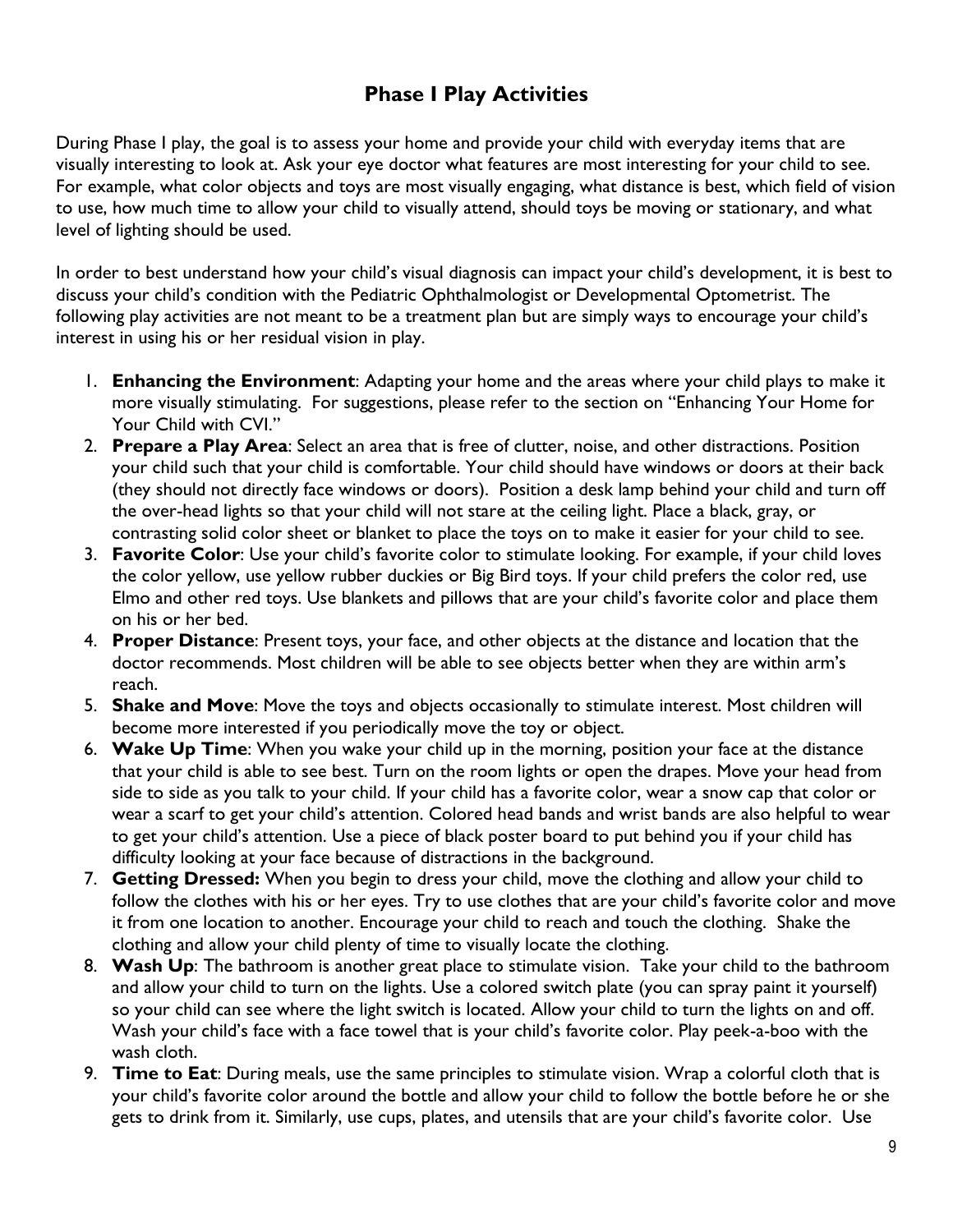contrasting colors to make it easier to see food. For example, use a red place mat, a white plate, and then place strawberries on the plate.

- 10. **Let's Do the Dishes**: Depending on your child's age, you may allow your child to help when doing the dishes. Use colorful dishes and allow your child to wash, rinse and dry the dishes.
- 11. **Stained Glass Window**: Create a stained-glass window by affixing colored cellophane paper on the window. Encourage your child to look at the stained glass/cellophane, crawl towards it, reach for it, etc.
- 12. **Spinning Drum**: Make a high contrast, spinning drum by using a Quaker Oats container or a 2-liter soda bottle. Wrap a white piece of paper around it and then use colored electrical tape to form bold stripes on the paper. Spin the drum slowly to engage your child's attention and allow your child to follow the drum.
- 13. **Toy Bar**: Create a toy bar that can be positioned over your child so that your child can look at toys in a comfortable position. Use elastic straps and affix rubber ducks, Slinkys, colorful balls or bells, or other toys on the bar. You can also make a mobile with suspended CDs (CD's are shiny and reflective).
- 14. **Video Time**: Use visually stimulating videos such as Baby Mozart and Baby Einstein when you are busy performing other activities. Screen Savers on the computer are also visually stimulating.
- 15. **Pom-Pom Play**: Use shiny pom-poms and shake them to attract your child's attention. Move the pom-poms in different directions and encourage your child to follow it.
- 16. **Spinning Pinwheels**: Use colorful spinning pinwheels and position the pinwheel at the proper distance. Allow your child to look at the pinwheel. Occasionally, move the pinwheel and encourage your child to follow the pinwheel as you move it.
- 17. **Ceiling Fans**: Many children enjoy looking at moving objects. You can position your child under a ceiling fan. Tape a strip of colorful reflective material like Mylar on each blade of the fan and allow your child to look at the fan.
- 18. **Glove and Mitten**: Use colorful gloves that have one side of the glove one color and the other side a different color. Simply move your hand to allow your child to see the change in color of your hand. Put the gloves on your child's hands and encourage visual attention to their hands as well.
- 19. **Magical Mylar**: Mylar is reflective and bright so it attracts visual attention for a variety of reasons. Use colored Mylar wrapping paper or an old deflated Mylar balloon and cut it in strips. Glue these strips on furniture or other objects near your child or in their play area. Use a fan to blow on the strips, so they move and catch light.
- 20. **Lighted Pop Beads**: Use a penlight inside a pop bead that is the child's favorite color. As the pop bead becomes a familiar object, you can use the pop bead without the light and add more pop beads or introduce another color.
- 21. **Familiar is Best**: Place toys and objects that your child is familiar with in the areas that your child plays or spends most of the day. You do NOT need to have a large number of toys. It is better to use the toys that your child is most familiar with.
- 22. **Light Box Activities**: Your school or early intervention teacher may recommend activities using the Light Box. The Light Box provides more illumination and contrast to encourage your child to look. Items like a yellow slinky or colorful plastic fish in a ziplock bag with water are bright and have movement. When placed on the Light Box, they may attract your child's visual interest.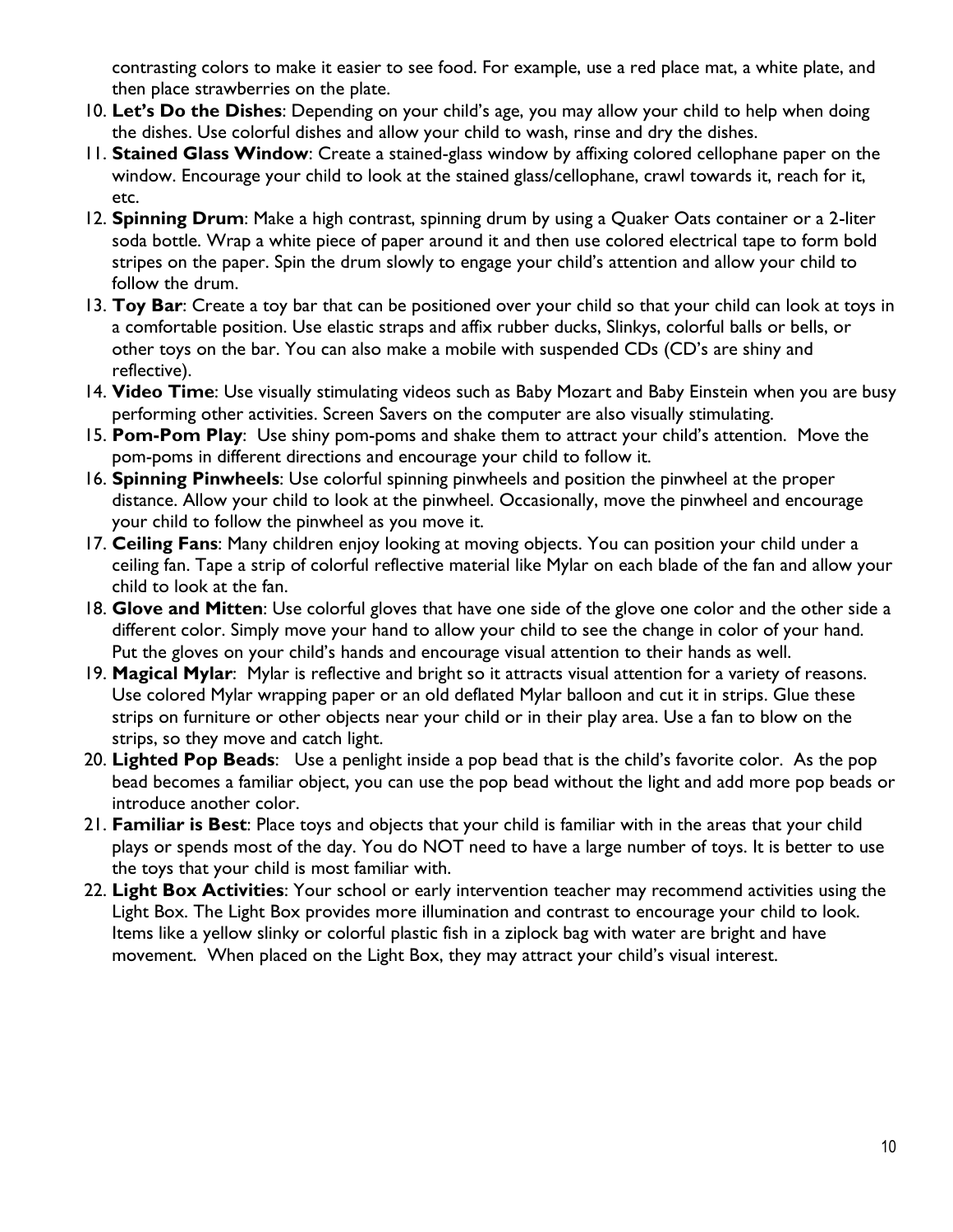## **Phase II Play Activities**

During the second stage of play, we recommend activities that will encourage your child to use vision, hearing, touch, taste, and smell to learn about cause and effect. In Phase I, children are building visual behavior; in Phase II, vision in play stimulates motivation and action.

- 1. **Daily Routines**: Continue to perform the daily routine of activities when you awaken, groom, dress, and feed your child.
- 2. **Use Multiple Colors**. Present toys that include a combination of two colors with one color being your child's favorite color. Checker board towels and patterns are helpful. Use two colors to mark and paint the door jam or door knob in your child's room or specific play areas.
- 3. **Textures:** Use pillows and materials of various textures so your child will be able to feel and begin to notice differences in textures.
- 4. **Crinkly Paper**: Use colored paper that is crinkly. Encourage your child to reach and grab the paper. Children enjoy the sound of this paper. Encourage them to look for the paper and then grab it with their hands.
- 5. **Hand Exploration:** Babies and children like to watch their own hand movements. Put mittens on your child in their favorite/preferred color. Allow them time to observe their hands in the mittens. To encourage them to look at their hands, play pat-a-cake or games like head, shoulders knees and toes while you guide their hands to touch different body parts. Socks in their preferred color can encourage them to look at their feet.
- 6. **Bath Mitt Play:** Use bath mitts when giving your child a bath to stimulate vision. Move your hands and encourage your child to reach for your colorful bath mitt.
- 7. **Colored Soap Foam:** Write on the bathroom *w*all with colorful soap foam and allow your child to touch the colorful foam with his or her hands.
- 8. **Toy Bar Play***:* Make a toy bar out of PVC and hang soda cans, bottles. You can also use CD's and paper plates decorated with black markers. Affix the items using Velcro tape. Encourage your child to reach and grab the toys or soda bottles and remove it.
- 9. **Grab the Golf Balls**: Affix one side of a Velcro trip to golf balls or small whiffle balls and the matching strip on a cookie sheet or wooden board. Encourage your child to remove the golf or whiffle balls from the sheet/board and place them in a coffee can or container.
- 10. **Coffee Can Play:** Ask your child to put objects into coffee cans. Encourage your child to cross the midline of his or her body. For example, place the coffee can on his or her left side and ask them or assist them to use their right hand to cross midline and insert the balls in the can.
- 11. **Fisher Price Crib Toy Aquarium**: This is a toy that can be attached to the crib to encourage reaching.
- 12. **Giant Peg Board**: Create an activity board. This is a pegboard with various objects connected with zip ties and shower curtain rings. Your child can reach for the objects with guidance from the board. Because the toys are attached, it is easier to find them and if they lose visual contact or their grasp on the toy, they can still find the object attached to the board.
- 13. **Cookie Sheet Play.** Use a cookie sheet with Velcro strips. You may place various toys on the cookie sheet by using Velcro. Place the toys on the cookie sheet and encourage your child to reach and grab the toys.
- 14. **Felt Board**: You can use a piece of black felt and attach it to a poster board or a large piece of cardboard. Cut geometric shapes of your child's favorite color from felt and attach the shapes on the felt board. Encourage your child to pull the shapes off the board and later put them back on the board.
- 15. **Activities in the Car**: Place a colorful cloth or blanket on the back of the car seat in front of your child so that your child has something interesting to look at. Consider suspending a colorful Slinky or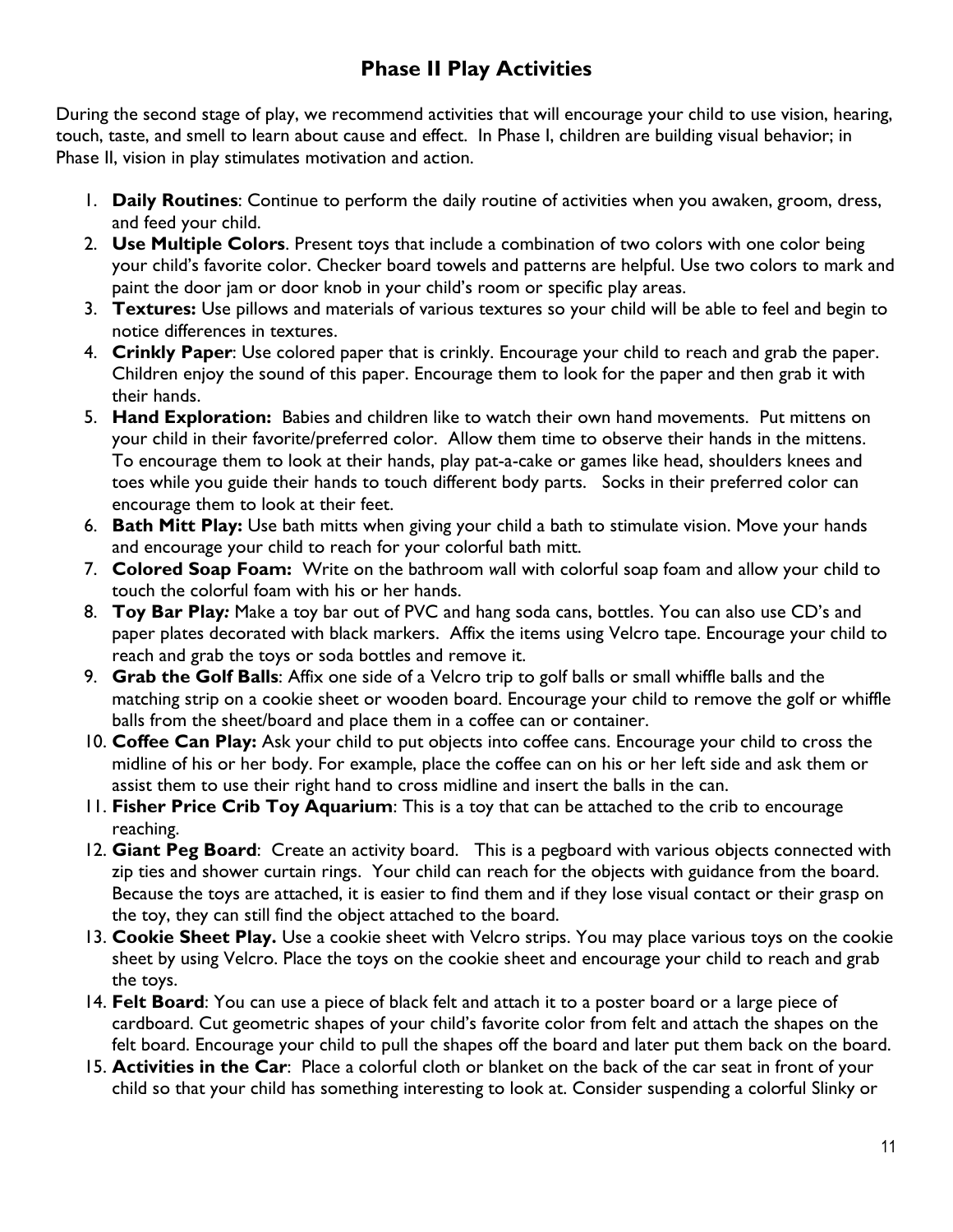create a colorful mobile and allow it to hang in front of your child in the car. Do not use toys that have bells attached or that make noise.

- 16. **Cause and Effect Toys**: Use toys that have cause and effect such that when a button it pressed, an object such as Big Bird or Elmo pops up.
- 17. **Time to Get Dressed:** When purchasing clothing for your child, purchase clothes that include your child's favorite color but also has another color on it. For example, rather than just purchasing a red tshirt, buy a t-shirt that has red and yellow stripes.
- 18. **Feeding Time**: Continue to use colorful utensils, plates, napkins, and cups that include your child's favorite color. However, encourage your child to reach for the cups and food items so that he/she learns that something beneficial comes from reaching and grabbing food.
- 19. **Bath Time**: Use yellow ducks or other plastic toys that can float and place them in the water with your child. Encourage your child to follow the toys and reach for them.
- 20. **Music Time**: Spend time playing with musical instruments such as maracas, shakers, drums, bells, play pianos, rhythm sticks, etc. and paint them bright colors or apply colorful tape. Allow your child to experience cause and effect playing the instruments.
- 21. **Tap the Switch:** Use colorful switches and connect them to a tape recorder or CD player. Teach your child that he or she can turn the music on and off by tapping the switch.
- 22. **Crawling and Walking Guide**: Paint a bold stripe approximately 4-inches wide in your child's favorite color along the wall to give your child something to follow when he or she walks or crawls.
- 23. **Little Room**: You can create a small room for your child using cardboard or a small tent. Suspend visually stimulating toys from the ceiling and allow your child to lie under the objects and reach for them. Ask your teacher for children with visual impairments to assist you with this project.
- 24. **Toy Bin**: Make a box decorated with your child's favorite colors and place his or her favorite toys in the box. This will teach your child what to look for and where to find the toys that he/she wants to play with.
- 25. **Let's Go for a Walk:** Take your child for a walk and show your child interesting objects and things in the neighborhood. Your child may be interested in looking at the mail box, a rose, fire hydrant, and other objects. Allow your child to touch and smell these objects.
- 26. **Let's Go Shopping:** Take your child to the grocery store and allow your child to explore fruits, vegetables, and other items in the market.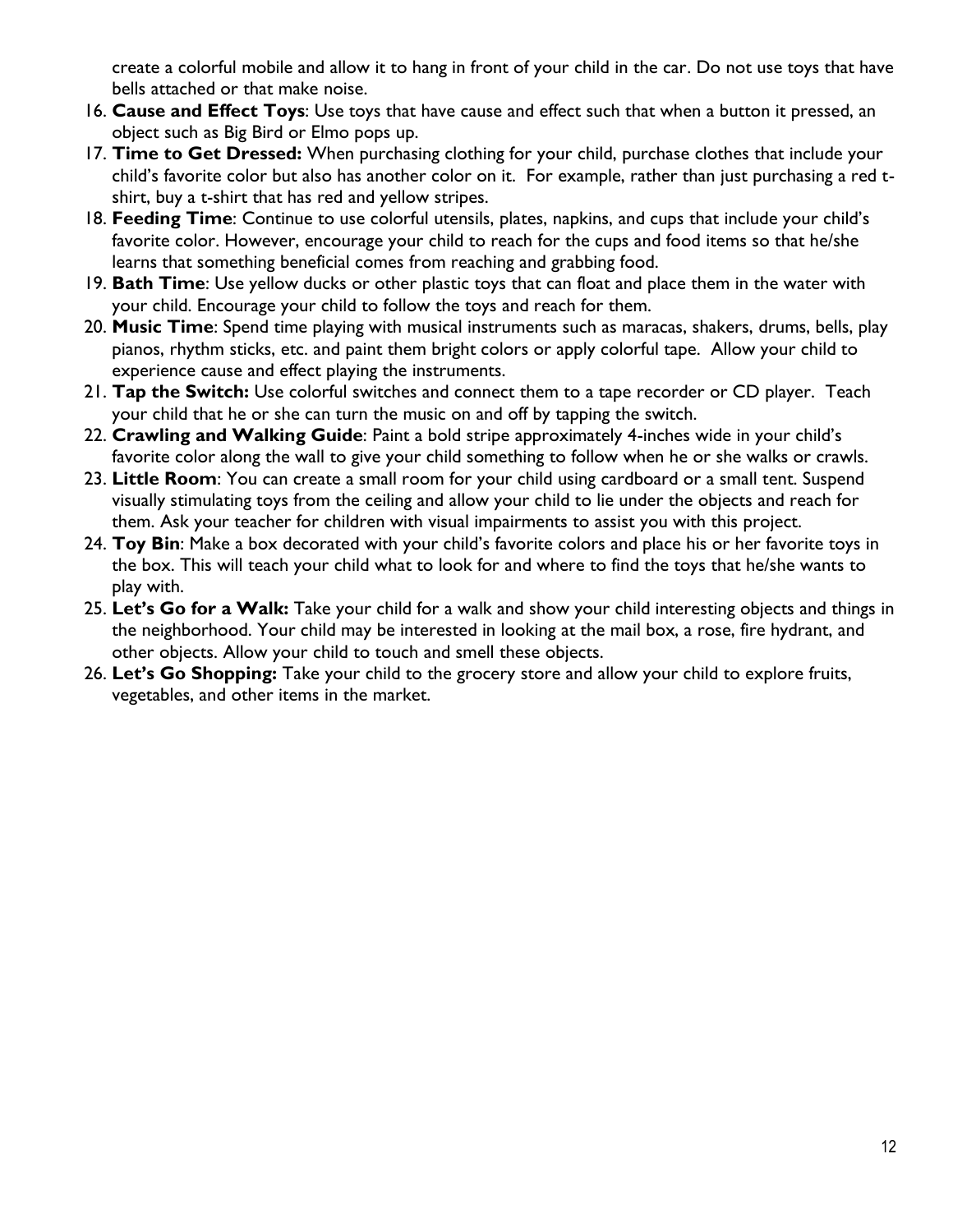## **Phase III Play Activities**

During this phase, the goal is to expand your child's ability to use his or her vision in order to solve problems for daily activities. It is also a time to encourage your child to look at new toys, objects, and items at further distances. Continue to use the activities described in Phase I and Phase II when you awaken, dress, groom, and feed your child.

- 1. **Facial Expressions and Body Language**: Use facial expressions and body language to provide additional cues to your child about what you are trying to communicate.
- 2. **Looking Further**: Increase the distance from which you bring items to your child. For example, you may bring a container of orange juice from the refrigerator and ask your child if he or she would like it. Try to have him or her make visual contact with it in order to encourage your child to look further.
- 3. **Back Up**: Move further from your child to teach your child how to keep his or her eyes on you as you move further away. Similarly, move food items, clothing, and toys further back so that your child will learn to focus at further distances.
- 4. **Your Choice!:** Allow your child to have a say in which clothing he or she wants to wear by allowing your child to select from two different clothing items. Similarly, use two separate drink containers and encourage your child to reach for the container of what he or she wants to drink. Choice making builds autonomy and self-esteem, while also incorporating visual learning.
- 5. **Crowded Background**: Begin to include other objects in your child's play area so that your child will learn to focus on the object of interest even when there are other distractions. For example, when feeding your child strawberries in a bowl, consider adding bananas as well.
- 6. **Increasing Complexity:** Present toys and other objects to your child on a patterned background. This will teach your child how to find the object of interest on the cluttered background. For example, present toys on a patterned blanket rather than a white or blank one.
- 7. **I Spy…:** Use the "I Spy" or similar books and ask your child to find a specific item that is hidden within the other items. You can also perform this by gathering various household items and placing them on a cafeteria tray or large Tupperware lid. Ask your child to find the specific item on the cluttered tray.
- 8. **Audio Distractions**: Incorporate sounds and other distractions to observe if your child can still keep visual attention on the target when there are sounds or music that may be distracting.
- 9. **Obstacle Course**: Create a small obstacle course in your home by placing pillows or other obstacles like toys or stuffed animals that your child will have to navigate around. Observe how well your child uses vision to guide his or her body to crawl or walk while navigating around the obstacles.
- 10. **Slinky Toss**: Toss a colorful Slinky a few inches away from your child and encourage him or her to reach for it.
- 11. **Ball Play**: Place your child in a sitting position and roll a soccer ball towards your child. Teach your child to push the ball back to you. Later, use smaller balls. This will develop your child's eye hand coordination.
- 12. **Shape Sorters**: Use wooden puzzle boards or shape sorters that require your child to insert a round circle into the round hole, etc. There are many different Shape Sorter toys available with various shapes.
- 13. **Superimposing Blocks**: Use various shaped blocks and ask your child to superimpose or stack blocks of the same shape. Parquetry blocks and Tangram blocks are good for this activity. There are also very large blocks made of foam that can be used for this task.
- 14. **Copy My Design**: Use the Parquetry blocks, Tangrams or other blocks and give your child a matching set of blocks that you have made. You can create a pattern with two or three blocks and ask your child to copy your design.
- 15. **Pointing Game**: Encourage your child to look at an object or person by pointing to it/them. This will develop a sense of direction, visual attention and distance vision.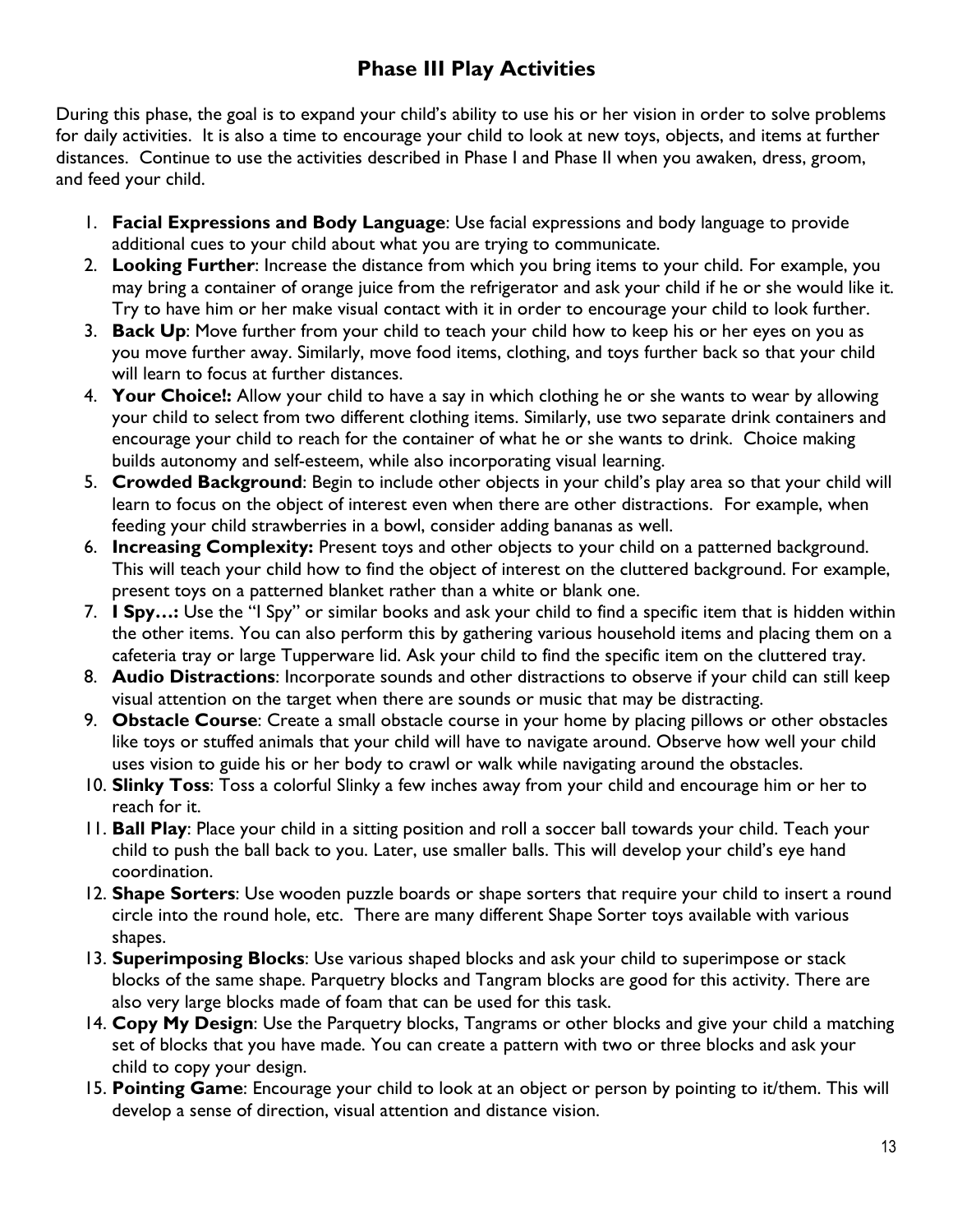- 16. **Field Trips**: Take your child to busy locations to search for objects, such as the mall, a park, or an educational toy store. Ask your child to find specific items that you see.
- 17. **Balloon Play**: Play tap or toss with a colorful balloon and teach your child to tap the balloon in the air or to catch the balloon.
- 18. **Hide and Seek**: Play the game "hide and seek" in the home and encourage your child to use his or her vision to search for you or other toys that you have hidden.
- 19. **Sequencing Games**: Encourage your child to learn to count by counting coins or poker chips that are aligned on a table.
- 20. **Giant Pegboard**: Teach your child to insert the pegs into the pegboard from left to right. Later, you can place a sequence of colored pegs in the top row of the pegboard and ask your child to replicate the pattern on the second row.
- 21. **Stringing Beads**: Use larger beads and show your child how to string beads onto a pipe cleaner. Then, you can create a sequence of beads on a pipe cleaner and ask your child to copy the sequence.
- 22. **Decorate cookies or cupcakes**: Make a simple pattern like x's and o's, a smiley face, star, etc. with colored icing on cupcakes. Allow your child to replicate the pattern you have made.
- 23. **Follow the Map**: Use colored sidewalk chalk and draw a line that you and your child can follow to reach the surprise location, where there may be toys or other rewards.
- 24. **Dominoes**: Use dominos and ask your child to create a long sequence of the dominos by matching the number of dots from one domino to the next.
- 25. **Connect Four:** Use this commercially available game to encourage your child to use vision and develop eye hand coordination skills.
- 26. **Visual Memory Games**: Get various household items and place them on a sheet, a cookie sheet, or a tray. Allow your child to see what is on the tray. Ask your child to close his eyes and then remove one of the items and ask your child what has been removed. Take turns to allow your child to remove an item.
- 27. **Cardboard Box Play**: Kids love to play in large boxes. You can create a tunnel by opening up both ends of the box and decorating the inside surfaces of the box with your child.
- 28. **Colored Popsicle Sticks:** Use colored popsicle sticks and make a design with two or three sticks.
- 29. **Copy the Popsicle Stick Pattern**: Use different colored popsicle sticks to build a square, triangle, or capital letters and ask your child to replicate your design. Once your child has mastered this skill, use colored sidewalk chalk and ask your child to draw what you have made with the colored Popsicle Sticks.
- 30. **Swinging Ball**: Suspend a plastic Whiffle Ball from the ceiling using a hanging plant hook and string. Allow your child to sit or stand approximately 4-feet from the ball and slowly swing the ball. Allow your child to follow the ball and catch the ball with his or her hands.
- 31. **Mirror Play**: Use a hand mirror and place it in front of your child. Observe your child as he or she looks at his or her reflection. Move the mirror slowly to develop eye movement skills.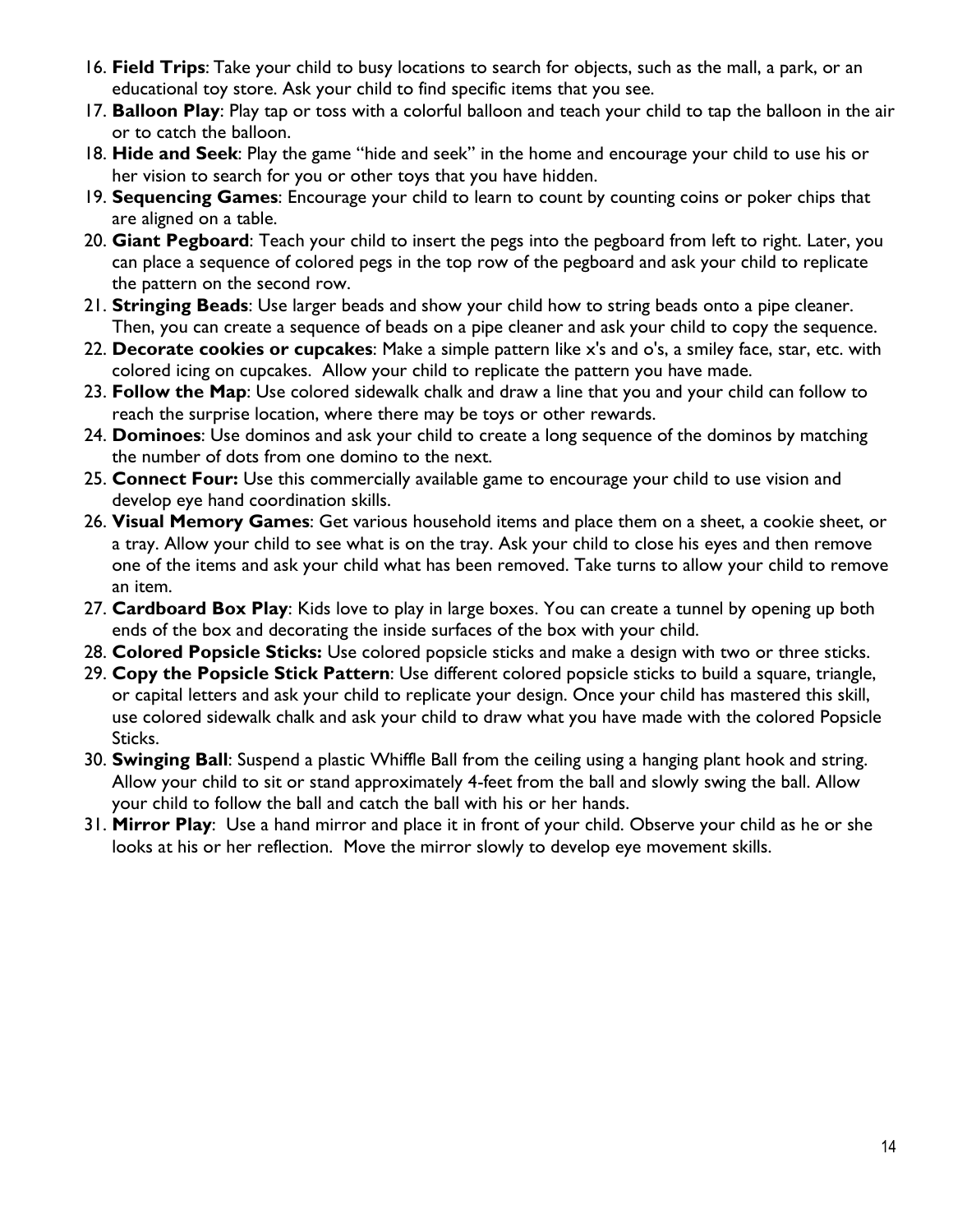## **iPad Applications for Developing Vision**

The Apple iPad is an outstanding device to stimulate vision. There are many applications (apps) that are very affordable and can be used to develop your child's eye-hand coordination, eye movement skills, and understanding of cause and effect. The following is a list of apps recommended for developing your child's vision.

#### **Phase 1**

- 1. **Awesome**: This app involves a black background with multi-colored circles that can be moved when swiped. \$0.99
- 2. **Baby Visual Light**: This app combines a simple picture with music and is displayed in a slide show format. Free
- 3. **Bubbles**: This app involves using the fingers to draw bubbles and then popping the bubbles by tapping them. \$0.99
- 4. **Fluidity**: This app involves using an interactive fluid dynamics simulation, where fingers can be used to change the fluid display. Free
- 5. **iLoveFireworks**: With this app, your child can create a colorful fireworks display by tapping on the screen. \$0.99
- 6. **Infant Zoo**: This is a visual stimulation game where a brightly colored screen and simple shapes transform into animal drawings. \$2.99
- 7. **KaleidoBalls**: This app creates a kaleidoscope pattern just by touching the screen. Free
- 8. **Ooze**: Push and pull on interactive color-shifting goo to form mesmerizing patterns. Free
- 9. **Sensory Light Box:** This interactive light box has 21 different stimulating designs. \$2.99

#### **Phase 2**

- 1. **Baby Finger**: Parents can touch the screen and cause action to begin. \$0.99
- 2. **Fun Stars and Draw with Stars!**: Both apps involve using the fingers to draw streams of stars. In Fun Stars, the stars become fireworks when touched a second time. Free
- 3. **My Talking Picture Board**: This app allows you to use your own pictures from your photo library to use for visual discrimination. \$19.99
- 4. **Talking Carl and Gugl**: This game involves an interactive green round and a red square characters named Carl and Gugl, who respond to various gestures and voices. \$0.99
- 5. **Tap N See Now**: In this app, animals float on a screen, and with a light tap the animals move towards the viewer. Free.

#### **Phase 3**

- 1. **Go Away Big Green Monster:** This app involves an interactive story with a dark background. It allows the child to piece together parts of the Monster's face on the screen, including the eyes, hair, ears, and nose. \$1.99
- 2. **Peek-A-Boo Barn**: This app has a red barn that moves until touched, causing the barn door to open and an animal to come into view. The animal then makes a sound and a voice says the name of the animal. \$1.99